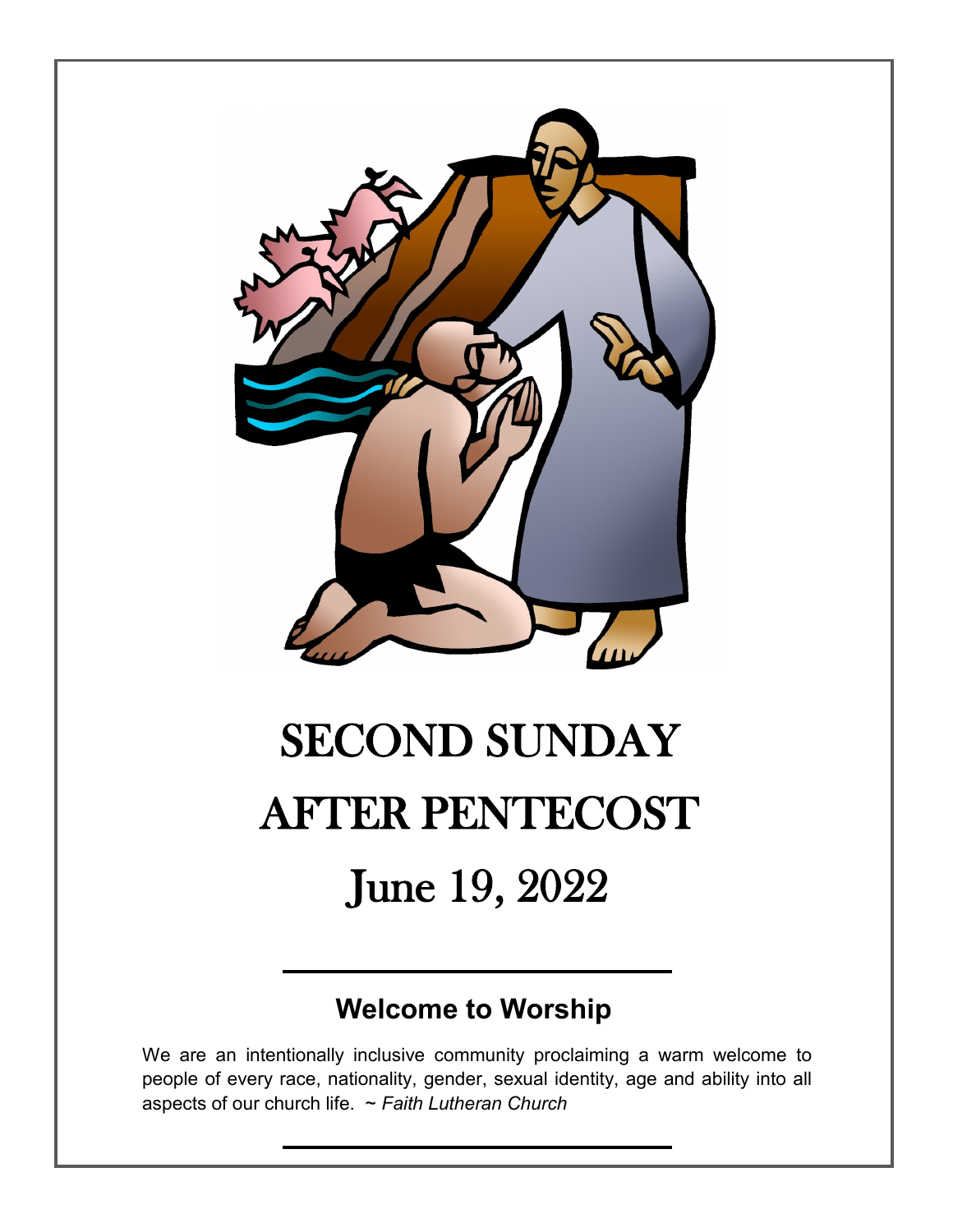

### GATHERING

*The Holy Spirit calls us together as the people of God.*

WELCOME & ANNOUNCEMENTS

CALL TO WORSHIP *Dialogue* LOUIS-NICOLAS CLÉRAMBAULT\*

CONFESSION & FORGIVENESS

- P: Blessed be the holy Trinity,+ one God, whose steadfast love endures forever.
- **C: Amen.**

P: Let us confess our sin in the presence of God and of one another.

*Silence is kept for reflection.*

- P: Merciful God,<br>C: we confess the
- we confess that we have not followed your path **but have chosen our own way. Instead of putting others before ourselves, we long to take the best seats at the table. When met by those in need, we have too often passed by on the other side. Set us again on the path of life. Save us from ourselves and free us to love our neighbors. Amen.**
- P: Hear the good news! God does not deal with us according to our sins but delights in granting pardon and mercy. In the name of + Jesus Christ, your sins are forgiven. You are free to love as God loves.
- **C: Amen.**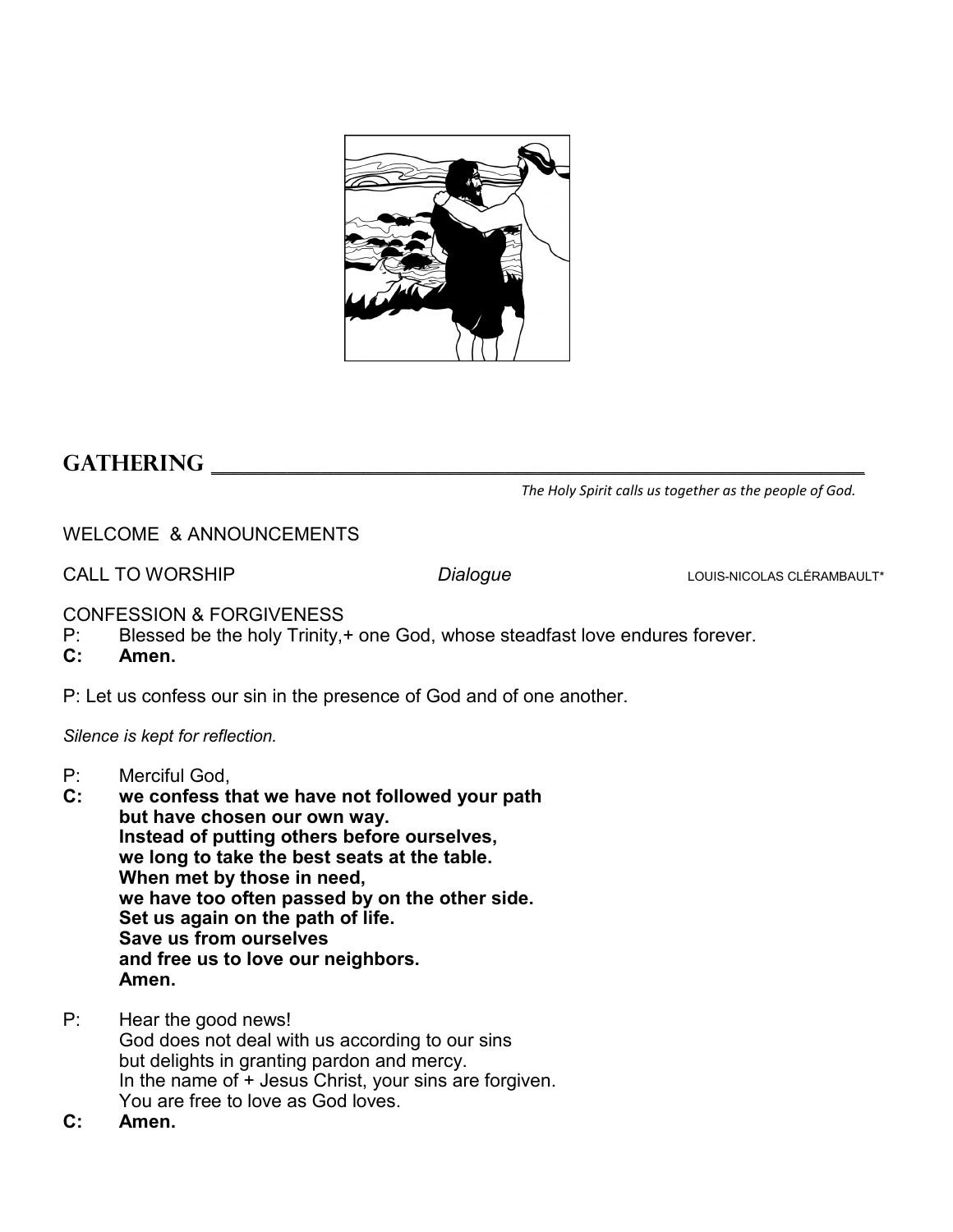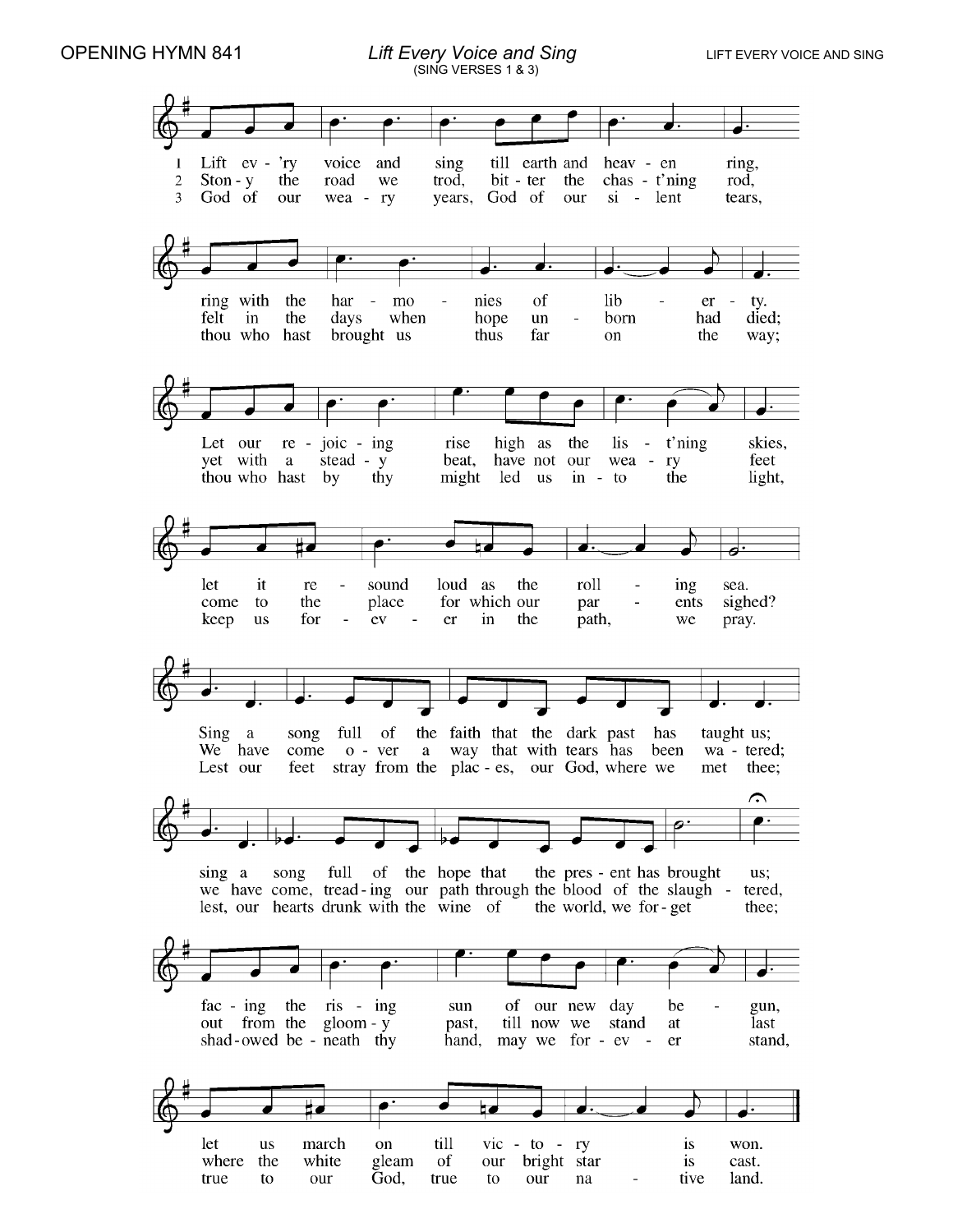- P: Christ has called us to this place, gathered one and all by the Holy Spirit.
- GREETING<br>P: Christ<br>**C: As fo C: As followers of Christ, we learn to love and live to serve.**
- P: The grace of our Lord Jesus Christ, the love of God and the communion of the Holy Spirit be with you all.

#### **C: And also with you.**

| <b>KYRIE</b> |                                                                               |  |  |
|--------------|-------------------------------------------------------------------------------|--|--|
|              | $\overline{\mathbf{u}}$<br>$\overline{\boldsymbol{\sigma}}$                   |  |  |
|              |                                                                               |  |  |
|              | peace, let us pray to the Lord.<br>In<br>Lord, have mer<br>cy.                |  |  |
|              |                                                                               |  |  |
|              | О                                                                             |  |  |
|              | For the peace from above, and for our salvation, let us pray to the Lord.     |  |  |
|              |                                                                               |  |  |
|              |                                                                               |  |  |
|              | Lord,<br>have<br>mer<br>cy.                                                   |  |  |
|              |                                                                               |  |  |
|              | ៍ប                                                                            |  |  |
|              | For the peace of the whole world, for the well-being of the church of God,    |  |  |
|              |                                                                               |  |  |
|              | σ<br>ο                                                                        |  |  |
|              | and for the unity of all, let us pray to the<br>Lord.                         |  |  |
|              |                                                                               |  |  |
|              |                                                                               |  |  |
|              |                                                                               |  |  |
|              | Lord,<br>have<br>mer - cy.                                                    |  |  |
|              |                                                                               |  |  |
|              | o                                                                             |  |  |
|              |                                                                               |  |  |
|              | For this holy house, and for all who offer here their worship and praise,     |  |  |
|              |                                                                               |  |  |
|              | ø<br>Ф<br>$\boldsymbol{\sigma}$<br>σ                                          |  |  |
|              | Lord.<br>let us pray to the<br>Lord,<br>have mer<br>cy.<br>٠                  |  |  |
|              |                                                                               |  |  |
|              |                                                                               |  |  |
|              | $\overline{\mathbf{u}}$<br>$\boldsymbol{\sigma}$                              |  |  |
|              | Help, save, comfort, and defend us, gra - cious Lord.<br>$\mathbf{A}$<br>men. |  |  |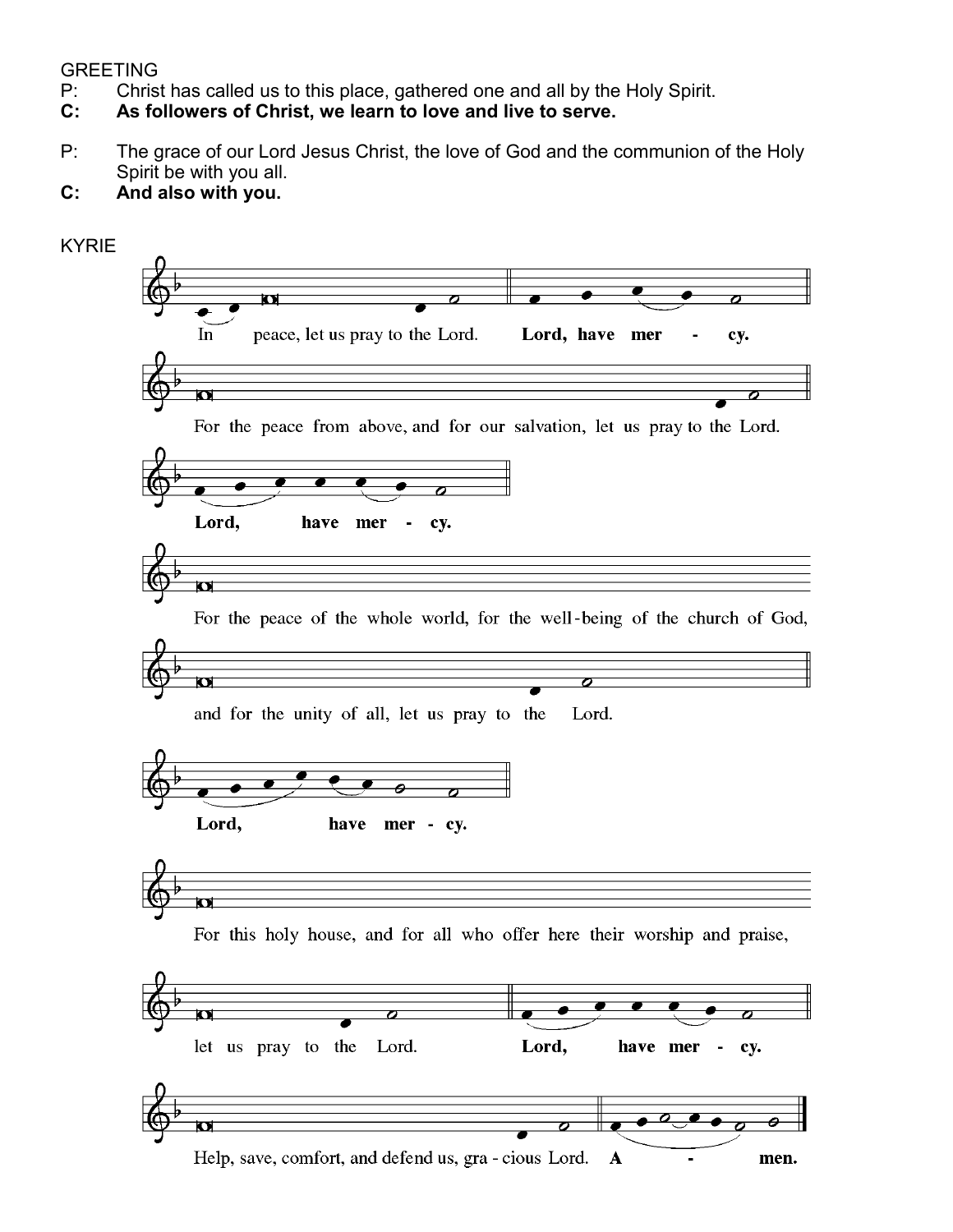#### PRAYER OF THE DAY

 $P:$  The Lord be with you.<br>**C:** And also with you.

#### **C: And also with you.**

- P: O Lord God, we bring before you the cries of a sorrowing world. In your mercy set us free from the chains that bind us, and defend us from everything that is evil, through Jesus Christ, our Savior and Lord.
- **C: Amen.**

#### **Word \_\_\_\_\_\_\_\_\_\_\_\_\_\_\_\_\_\_\_\_\_\_\_\_\_\_\_\_\_\_\_\_\_\_\_\_\_\_\_\_\_\_\_\_\_\_\_\_\_\_\_\_\_\_\_\_\_\_\_\_\_\_\_\_\_\_**

*God speaks to us in scripture reading, preaching, and song.*

ANTHEM *Let There Be Peace on Earth* SY MILLER & JILL JACKSON

*Let there be peace on earth, and let it begin with me; Let there be peace on earth, the peace that was meant to be. With God our creator, we are family; Let us walk with each other in perfect harmony.*

*Let peace begin with me, let this be the moment now; With every step I take, let this be my solemn vow. To take each moment, and live each moment, with peace eternally; Let there be peace on earth, and let it begin with me.*

#### FIRST READING **Isaiah 65:1-9**

 $1$  was ready to be sought out by those who did not ask, to be found by those who did not seek me.

I said, "Here I am, here I am," to a nation that did not call on my name.

 $^{2}$ I held out my hands all day long to a rebellious people,

who walk in a way that is not good, following their own devices;

 $3$ a people who provoke me to my face continually,

sacrificing in gardens and offering incense on bricks;

 $4$ who sit inside tombs, and spend the night in secret places;

who eat swine's flesh, with broth of abominable things in their vessels;

 $5$ who say, "Keep to yourself, do not come near me, for I am too holy for you."

These are a smoke in my nostrils, a fire that burns all day long.

 $6$ See, it is written before me: I will not keep silent, but I will repay;

I will indeed repay into their laps  $7$ their iniquities and their ancestors' iniquities together, says the LORD;

because they offered incense on the mountains

and reviled me on the hills, I will measure into their laps

full payment for their actions.  $~^{8}$ Thus says the LORD:

As the wine is found in the cluster, and they say, "Do not destroy it,

for there is a blessing in it," so I will do for my servants' sake, and not destroy them all.

 $^{\circ}$ l will bring forth descendants from Jacob, and from Judah inheritors of my mountains;

my chosen shall inherit it, and my servants shall settle there.

#### SECOND READING

#### **Galatians 3:23-29**

 $^{23}$ Now before faith came, we were imprisoned and guarded under the law until faith would be revealed. <sup>24</sup>Therefore the law was our disciplinarian until Christ came, so that we might be justified by faith.  $25$ But now that faith has come, we are no longer subject to a disciplinarian,  $26$  for in Christ Jesus you are all children of God through faith.  $27$ As many of you as were baptized into Christ have clothed yourselves with Christ.  $^{28}$ There is no longer Jew or Greek, there is no longer slave or free, there is no longer male and female; for all of you are one in Christ Jesus.  $^{29}$ And if you belong to Christ, then you are Abraham's offspring, heirs according to the promise.

- P: The Word of the Lord,
- **C: Thanks be to God.**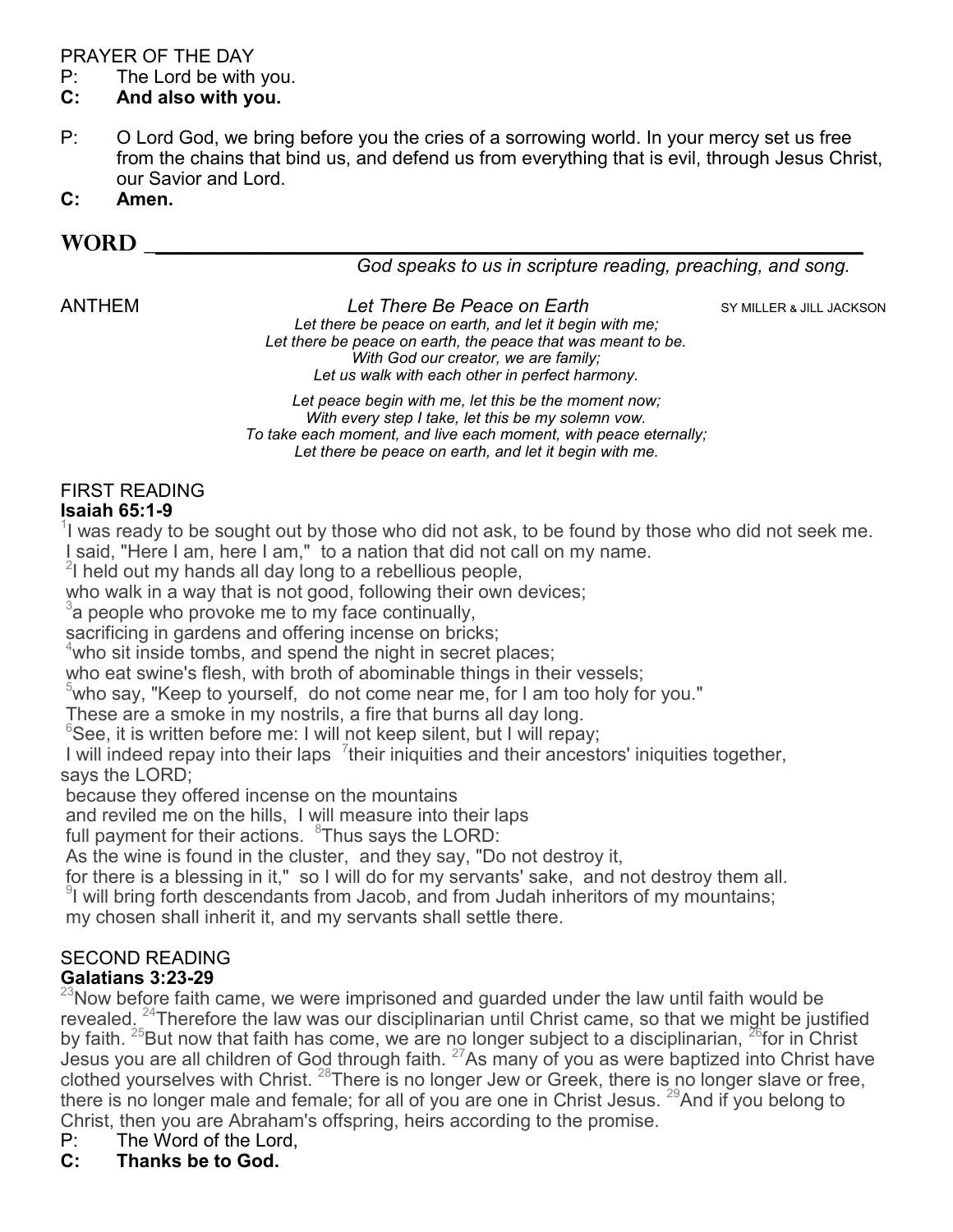GOSPEL ACCLAMATION



- P: The holy gospel according to St. John the 16th chapter<br>C: Glory to you. O Lord.
- **C: Glory to you, O Lord.**

#### **GOSPEL**

#### **Luke 8:26-39**

 $^{26}$ Then they arrived at the country of the Gerasenes, which is opposite Galilee.  $^{27}$ As he stepped out on land, a man of the city who had demons met him. For a long time he had worn no clothes, and he did not live in a house but in the tombs.  $^{28}$ When he saw Jesus, he fell down before him and shouted at the top of his voice, "What have you to do with me, Jesus, Son of the Most High God? I beg you, do not torment me"  $-$  <sup>29</sup>for Jesus had commanded the unclean spirit to come out of the man. (For many times it had seized him; he was kept under guard and bound with chains and shackles, but he would break the bonds and be driven by the demon into the wilds.)  $^{\rm 30}$ Jesus then asked him, "What is your name?" He said, "Legion"; for many demons had entered him. <sup>31</sup>They begged him not to order them to go back into the abyss.

 $32$ Now there on the hillside a large herd of swine was feeding; and the demons begged Jesus to let them enter these. So he gave them permission.  $^{33}$ Then the demons came out of the man and entered the swine, and the herd rushed down the steep bank into the lake and was drowned.  $34$ When the swineherds saw what had happened, they ran off and told it in the city and in the country. <sup>35</sup>Then people came out to see what had happened, and when they came to Jesus, they found the man from whom the demons had gone sitting at the feet of Jesus, clothed and in his right mind. And they were afraid.  $36$ Those who had seen it told them how the one who had been possessed by demons had been healed. <sup>37</sup>Then all the people of the surrounding country of the Gerasenes asked Jesus to leave them; for they were seized with great fear. So he got into the boat and returned.  $38$ The man from whom the demons had gone begged that he might be with him; but Jesus sent him away, saying,  $39$ Return to your home, and declare how much God has done for you. So he went away, proclaiming throughout the city how much Jesus had done for him.

- P: The gospel of the Lord.<br>**C:** Praise to you, O Chris
- Praise to you, O Christ.

*Please be seated.*

**SERMON**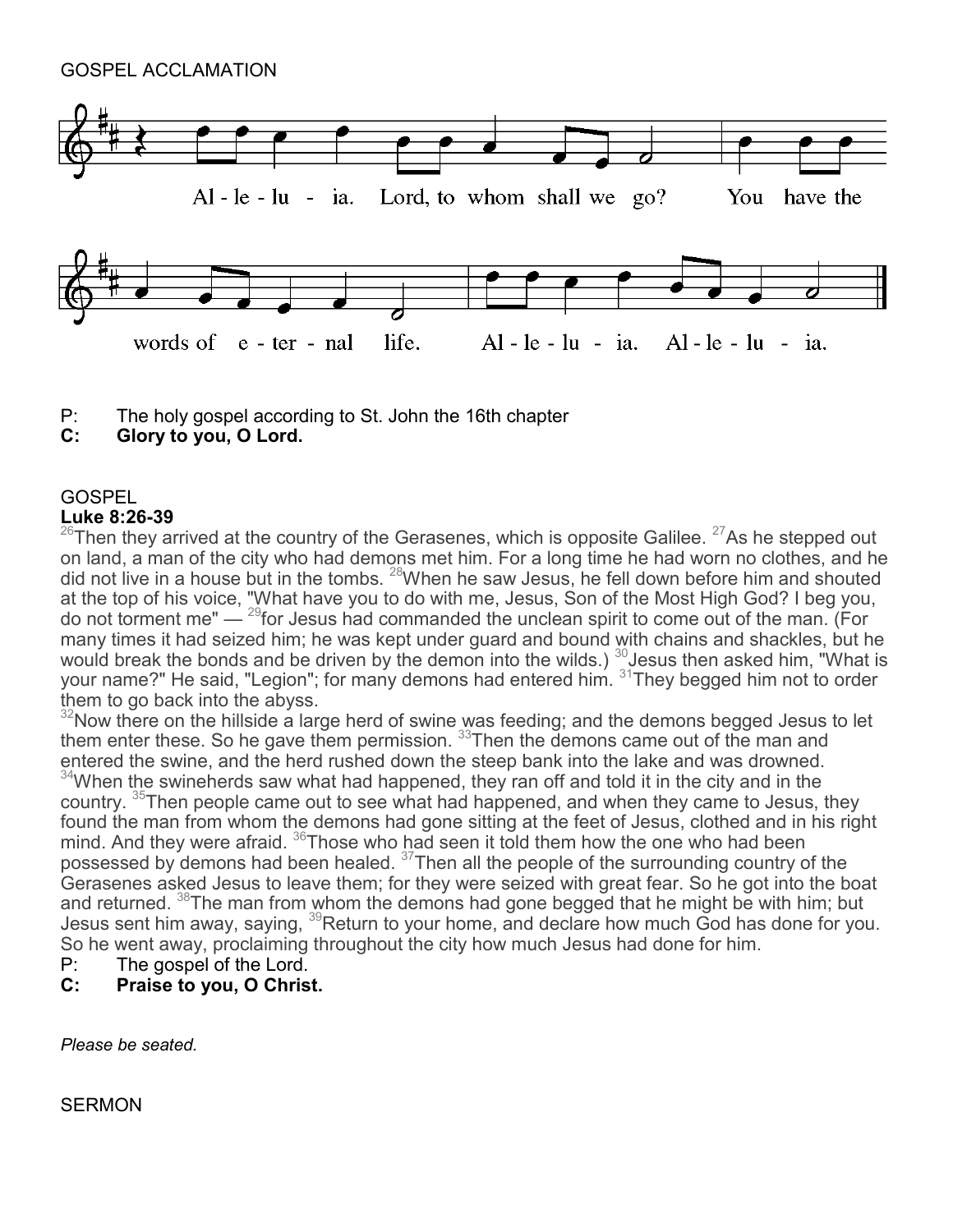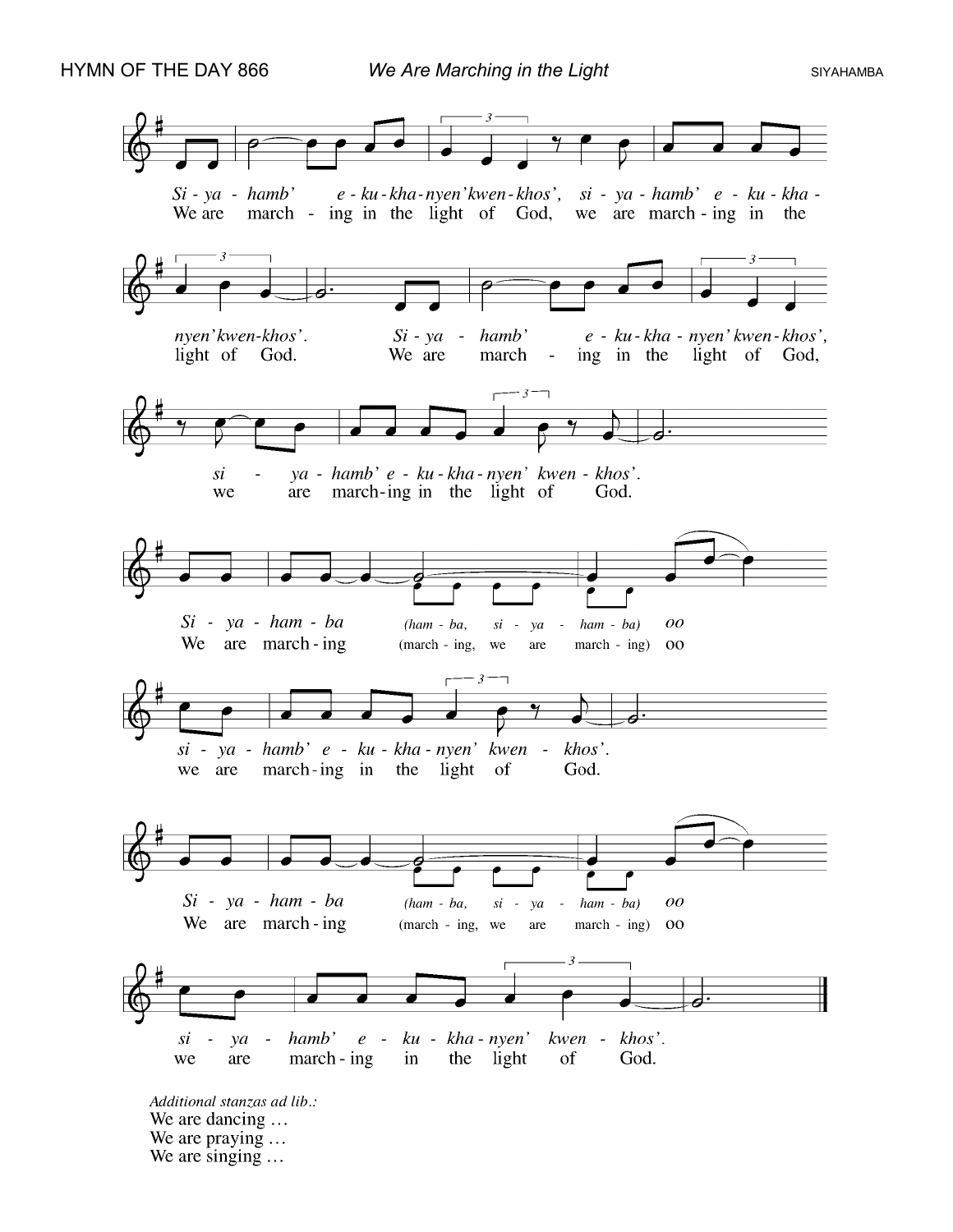APOSTLES CREED

- P: In response to the gospel proclaimed let us confess our faith together, the faith in which we baptize using the words of the Apostle's Creed…
- **C: I believe in God, the Father almighty, creator of heaven and earth.**

**I believe in Jesus Christ, God's only Son, our Lord, who was conceived by the Holy Spirit, born of the virgin Mary, suffered under Pontius Pilate, was crucified, died, and was buried; he descended to the dead.\* On the third day he rose again; he ascended into heaven, he is seated at the right hand of the Father, and he will come to judge the living and the dead. I believe in the Holy Spirit, the holy catholic church, the communion of saints, the forgiveness of sins, the resurrection of the body, and the life everlasting. Amen.**

PRAYERS OF INTERCESSION

*After each petition:*

- A: Lord in your mercy, **C: Hear our Prayer.**
- A: Passing from darkness to light, from bondage to freedom, from death to life, we commend to you, gracious and ever-living God, all for whom we pray,
- **C: Amen.**
- P: Peace of Christ be with you all.
- **C: And also with you.**

*Please greet one another with God's peace. Please be seated.* 

#### **OFFERING**

P: Trusting in the sure promises of Christ, and grateful for the Spirit's sustaining power, Let us bring our tithes and offerings to God.

| <b>OFFERTORY</b>     | Our Father, God in Heaven Above<br>(TEXT: <i>ELW</i> 746)                                                                                                                                                             | JOHANN SEBASTIAN BACH* |
|----------------------|-----------------------------------------------------------------------------------------------------------------------------------------------------------------------------------------------------------------------|------------------------|
| <b>OFFERING HYMN</b> | <b>Spirit of the Living God</b><br>Spirit of the living God, fall afresh on me;<br>Spirit of the living God, fall afresh on me;<br>Melt me, mold me, fill me, use me.<br>Spirit of the living God, fall afresh on me. | DANIEL IVERSON         |

#### OFFERING PRAYER

- P: God of goodness and growth,
	- all creation is yours, and your faithfulness is as firm as the heavens. Water and word, wine and bread: these are signs of your abundant grace. Nourish us through these gifts, that we might proclaim your steadfast love in our communities and in the world, through Jesus Christ, our strength and our song.
- **C: Amen.**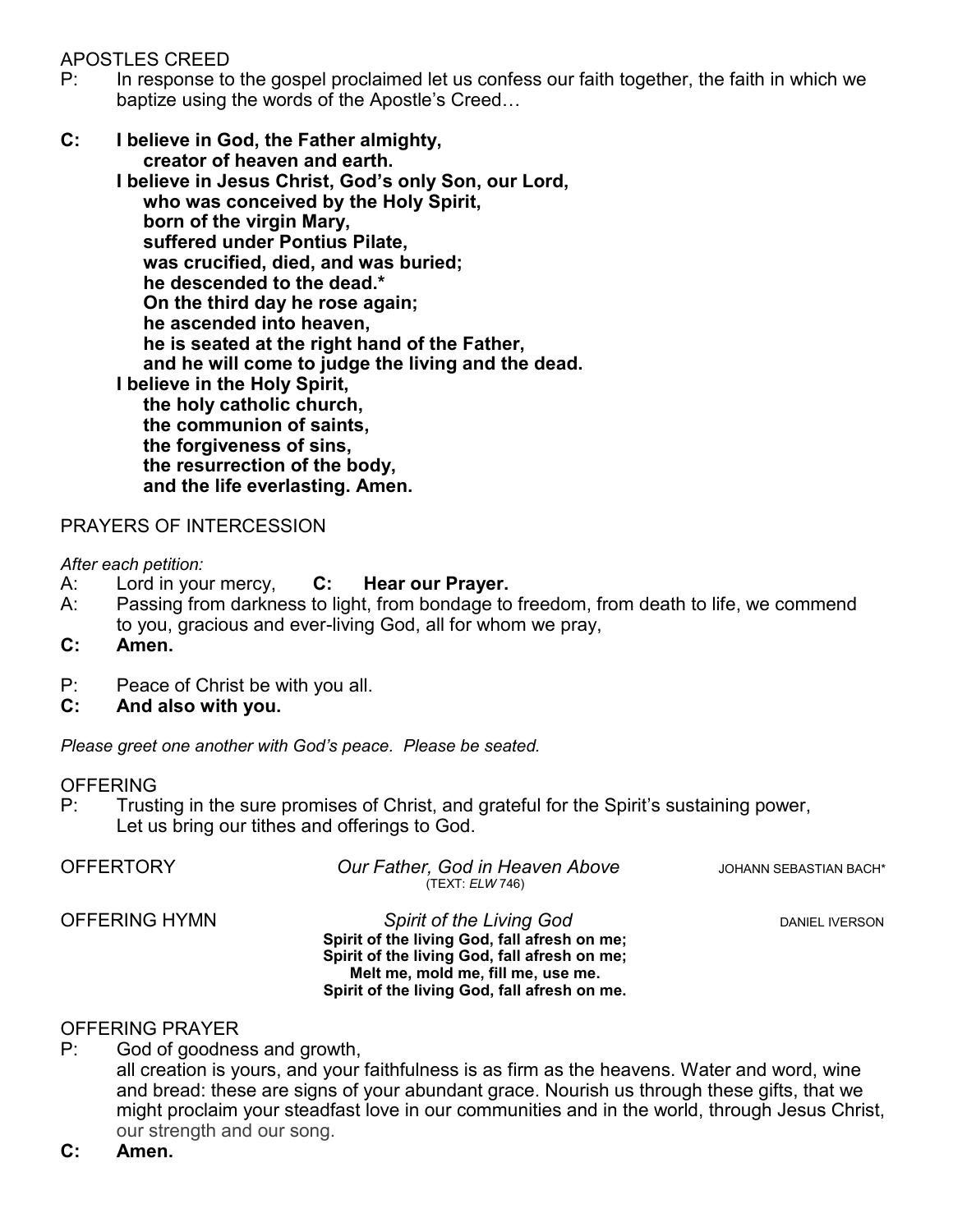#### **Meal\_\_\_\_\_\_\_\_\_\_\_\_\_\_\_\_\_\_\_\_\_\_\_\_\_\_\_\_\_\_\_\_\_\_\_\_\_\_\_\_\_\_\_\_\_\_\_\_\_\_\_\_\_\_\_\_\_\_\_\_\_\_\_\_\_\_\_\_\_**

*As we gather for communion, you are invited to come forward to the bottom step near the baptismal font. You will receive the bread (host) and the wine or grape juice. Gluten free wafers are available and the baked bread is gluten free. If you are communing from another location, we trust that Christ is present through the Holy Spirit in the bread and the wine/grape juice. Please note the importance of the words of institution and the invitation to communion, holding holy worshipful space within this sacrament. Individual wafers and grape juice for at home communion are available in the church office.* 

WORDS OF INSTITUTION

P: The Lord be with you.<br>**C:** And also with you.

#### **C: And also with you.**

- P: Lift up your hearts.
- **C: We lift them to the Lord.**
- P: Let us give thanks to the Lord our God.
- **C: It is right to give our thanks and praise.**
- P: In the night in which he was betrayed, our Lord Jesus took bread, and gave thanks; broke it, and gave it to his disciples, saying: Take and eat; this is my body, given for you. Do this for the remembrance of me. Again, after supper, he took the cup, gave thanks, and gave it for all to drink, saying: This cup is the new covenant in my blood, shed for you and for all people for the forgiveness of sin. Do this for the remembrance of me.

#### LORD'S PRAYER

P: Lord, remember us in your kingdom and teach us to pray, **Our Father, who art in heaven, hallowed be thy name, thy kingdom come, thy will be done, on earth as it is in heaven.**

**Give us this day our daily bread; and forgive us our trespasses, as we forgive those who trespass against us; and lead us not into temptation, but deliver us from evil.**

**For thine is the kingdom, and the power, and the glory, forever and ever. Amen.**

#### INVITATION TO COMMUNION

P: Come for all is ready, all are welcome to this table of grace and forgiveness. If you are communing from another location, hear these words spoken for you: "The body of Christ given for you. The blood of Christ, shed for you."

#### COMMUNION DISTRIBUTION

#### COMMUNION BLESSING

P: May the body and blood of our Lord Jesus Christ strengthen you and keep you in God's grace now and forever, Amen.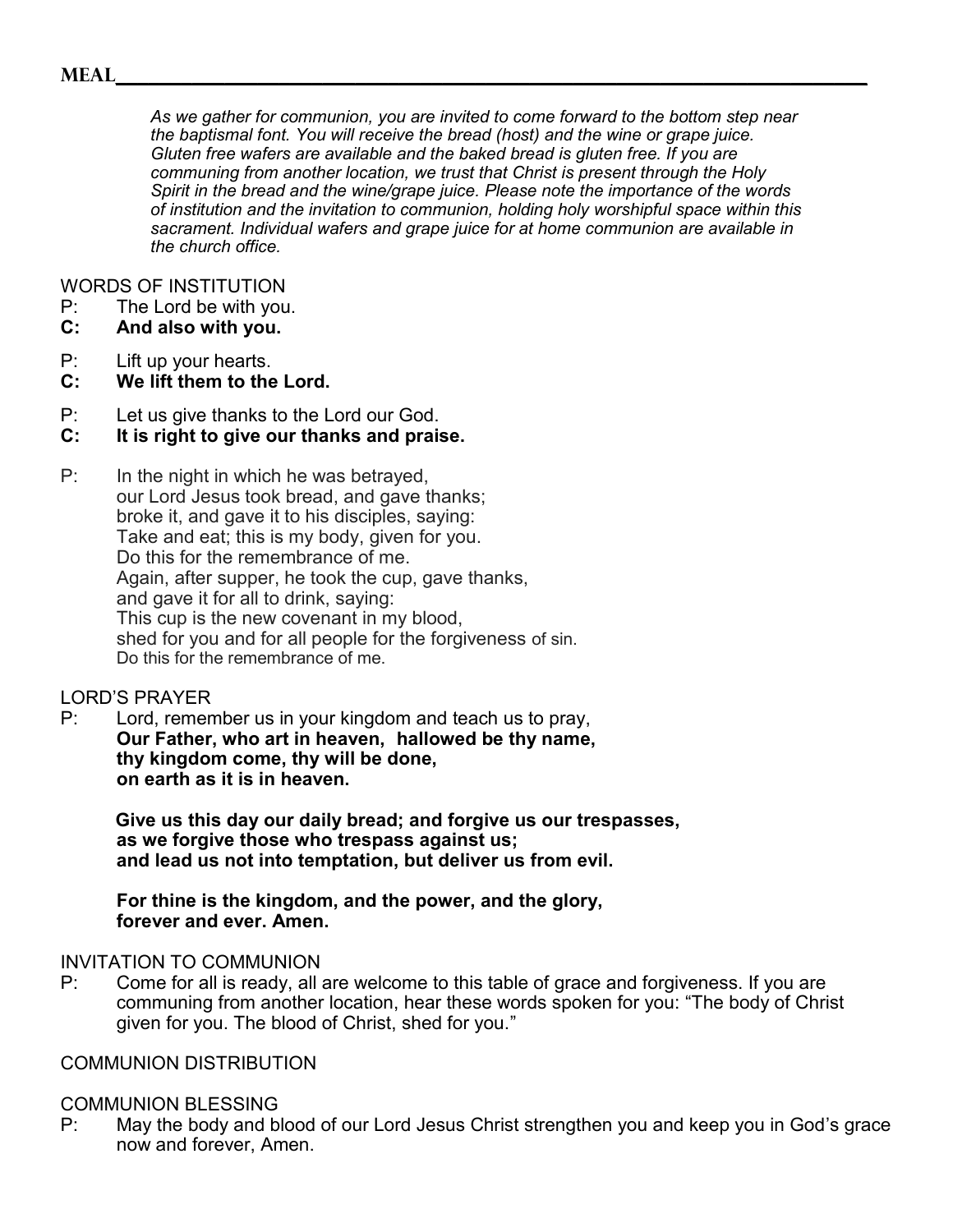#### PRAYER AFTER COMMUNION

P: Life-giving God,

in the mystery of Christ's resurrection you send light to conquer darkness, water to give new life, and the bread of life to nourish your people. Send us forth as witnesses to your Son's resurrection, that we may show your glory to all the world, through Jesus Christ, our risen Lord.

**C: Amen.**

| <b>SENDING</b>                                                                                                                                                                                                                                                                                    |                                                                                                                                                              |
|---------------------------------------------------------------------------------------------------------------------------------------------------------------------------------------------------------------------------------------------------------------------------------------------------|--------------------------------------------------------------------------------------------------------------------------------------------------------------|
|                                                                                                                                                                                                                                                                                                   | God blesses us and sends us in mission to the world                                                                                                          |
| SENDING HYMN 886<br>Oh, for a Thousand Tongues to Sing                                                                                                                                                                                                                                            | <b>AZMON</b>                                                                                                                                                 |
| thou-sand tongues to sing my great Re-deem-er's<br>Oh, for<br>a<br>My gra - cious Mas - ter<br>and<br>$\overline{2}$<br>Je - sus charms our fears and bids our<br>The name of<br>3<br>He speaks, and lis-t'ning to his voice, new life the dead re - ceive;<br>$\overline{4}$                     | praise,<br>my God, as - sist me<br>pro - claim,<br>to<br>sor - rows cease,                                                                                   |
| $g$ lo - ries<br>of my God and king, the<br>the<br>spread through all the earth a - broad the<br>to<br>sings mu - sic in the sin-ner's ears, brings life and health and peace.<br>mourn - ful, bro-ken hearts re - joice, the<br>the<br>5 Look unto him, your Savior own,<br>O fallen human race! | tri-umphs of<br>his grace!<br>$hon - ors$<br>of<br>your name.<br>hum - ble poor be - lieve.<br>6 To God all glory, praise, and love<br>be now and ever giv'n |
| Look and be saved through faith alone,<br>be justified by grace!                                                                                                                                                                                                                                  | by saints below and saints above,<br>the church in earth and heav'n.                                                                                         |
| <b>BLESSING</b><br>P:<br>The Lord bless you and keep you.<br>The Lord's face shine on you with grace and mercy.<br>The Lord look upon you with favor and + give you peace.                                                                                                                        |                                                                                                                                                              |

**C: Amen.**

CHORAL RESPONSE *Let Peace Begin with Me* SY MILLER & JILL JACKSON

- P: Go in peace to love and serve the Lord!<br> $C:$  Thanks be to God!
- **C: Thanks be to God!**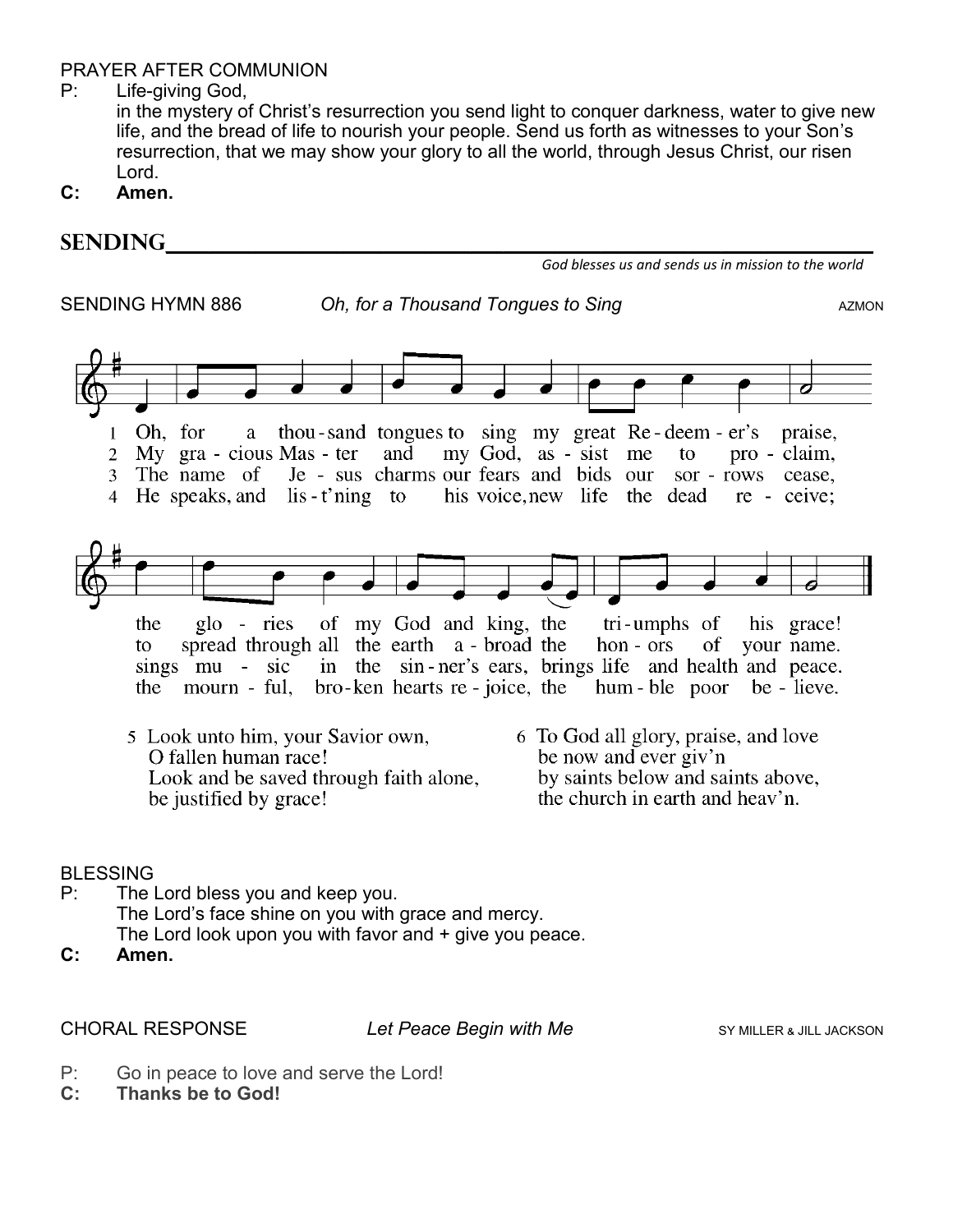#### **WORSHIP HIGHLIGHTS**

We will be highlighting different parts of the order of worship. May this be a time of learning and contemplation of how and why we engage with worship.

#### **TODAY'S HIGHLIGHT: OPENING HYMN**

The opening hymn is one of gathering and welcome. It has ability to set the scripture for the day and/or bring together the worshipping community. Often times the Opening Hymn will contain words of welcome, community, and purposeful gathering.



**\*Worship Notes:** This morning's organ music begins with a work by **Louis-Nicolas Clérambault** (1676 - 1749) from his first suite for organ, Opus 46. Organist at several Parisian churches including St. Sulpice (where generations later Marcel Dupré would be organist), Clérambault was renowned for his mastery of choral and instrumental writing. The *Dialogue* heard as the Call to Worship pits the piquant mutations of the *Cornet* against the heartiness of the Trumpet, the bass and treble lines chattering away at each other.

At the Offering, **Johann Sebastian Bach**'s straightforward chorale prelude on The Lord's Prayer allows for a registration and interpretation of gentleness, suggestive of a small child speaking to a parent.

#### **ON ZOOM**

*Links are on the Faith Website: www.faithseattle.org*

**Morning Devos:** Mon-Fri. 7:00a

**Bible Study:** Wednesdays at 10:00a

**Yoga:** 

Tuesdays at 9:45a Wednesdays at 5:30p **Ruth Circle:** The 3rd Thursday at Noon (Contact Donna Shy for link)

**Coffee Fellowship:**

Fridays at 11:00a

**Scripture Passages for Bible Study on June 22** James 1:19-26 Mark 12:28-29

#### **Acknowledgments**

The liturgy is reprinted from Sundays and Seasons.com. Copyright 2022 Augsburg Fortress. All rights reserved. Reprinted by permission under Augsburg Fortress Liturgies Annual License #23212. Scripture quotations are from the New Revised Standard Version Bible, copyright 1989, Division of Christian Education of the National Council of the Churches of Christ in the United States of America. Used by permission. All rights reserved.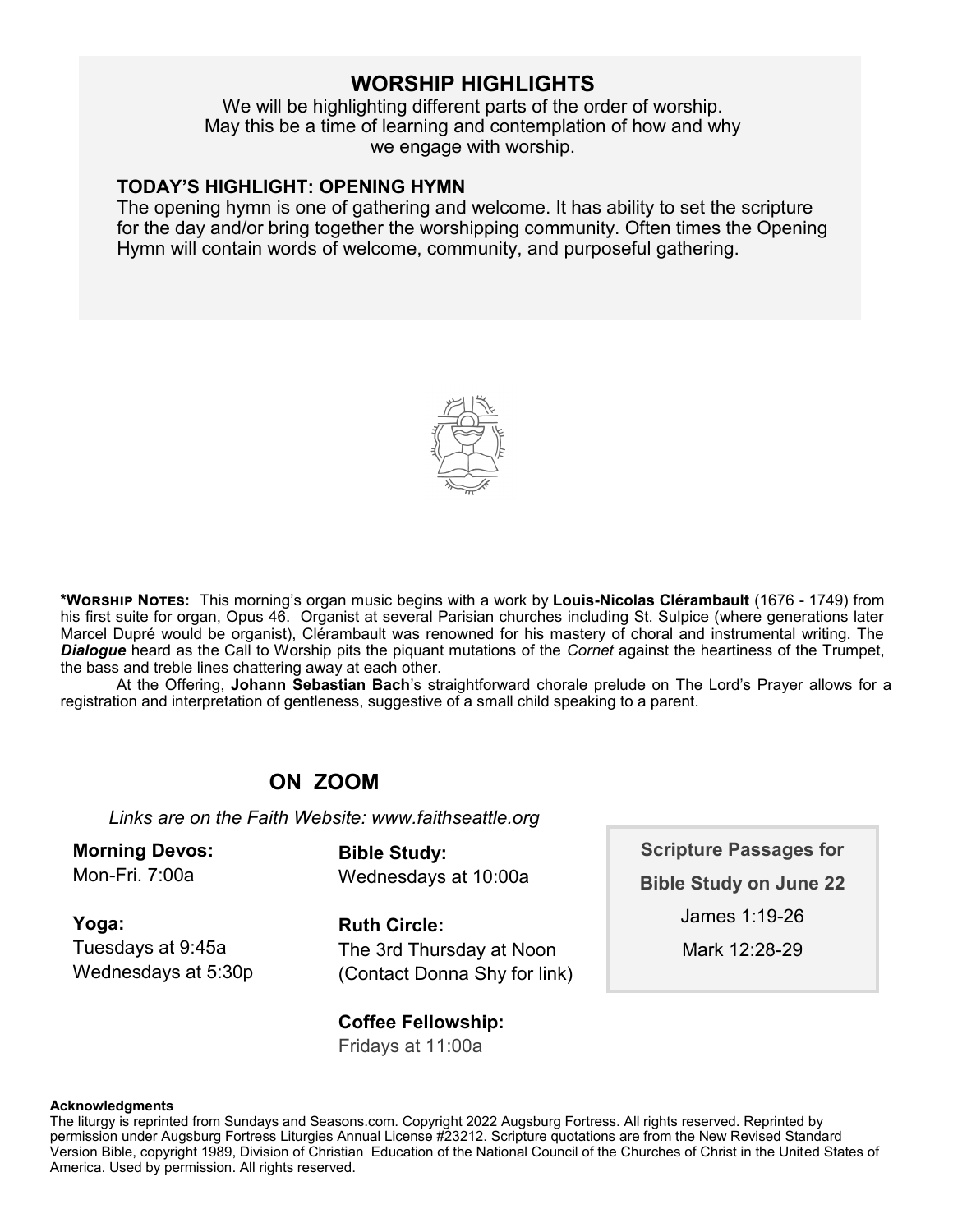## **What's Happening at Faith?**

Summer & Fall 2022 Summary

In an effort to answer some questions that have come up, here is a brief explanation of what is happening at Faith Lutheran this summer and leading into the fall.

**Contacts and General Information:** The office has all the information on leadership teams, point people for different areas, and how to get ahold of on-call pastors should an emergency arise. If you have questions, first check with Misi in the office. Diligent communication with the office is helpful so information is distributed to the community. If you have announcements or updates for the weekly email or bulletin, please write up exactly what you would like included and send it to: *office@faithseattle.org*

**Council Members:** President, Jamie Estill; Vice President, Rick Brandstetter; Secretary, Theo Roe; Treasurer, Wally Powelson; Sally Avenson, Kay Brossard, Wendelin Dunlap, Greg John, Susan Lansverk, Ralph Minor, Diane Machatka, Jim Musar

**Connections & Pastoral Care:** The Connections Team is led by Gail Manahan and a team of people from church who are eager to be in conversation, help with meals, connect with elderly and shut-in members, form small groups, and be available as needed for people of all ages. For emergency or more intense pastoral care needs, contact the office OR Council President, Jamie Estill, who has contact information for on-call pastors.

#### **Summer Worship Leadership:**

June 19: Pastor Chris Ode

June 26: Eric Lansverk.

July will be a little different (see Weekly email).

July 3: Resources for at home or on-the-road worship. (Note: NO Zoom or in person worship.)

July 10: Zoom only, liturgy, music, discussion based

July 17: Zoom only, liturgy, music, discussion based

July 24 & 31: Pastor Pam Russell

August: Pastor Mary Lindberg

September: Pastor Pam Russell

**Volunteer Needs**: We are looking for additional volunteers to help with technology needs for Sunday worship - especially running the video cameras. Training will be provided. Additional Sunday morning worship needs include Zoom hosts and worship assistants (lector, communion assistants, ushers). The Connections Team welcomes volunteers of all ages who enjoy sending cards or kids' drawings, baking treats for people, and being in conversation with people in the congregation. Additional volunteers are invited to be in a rotation for leading Sunday School in the fall. Contact the office if you are interested in serving in any of these areas!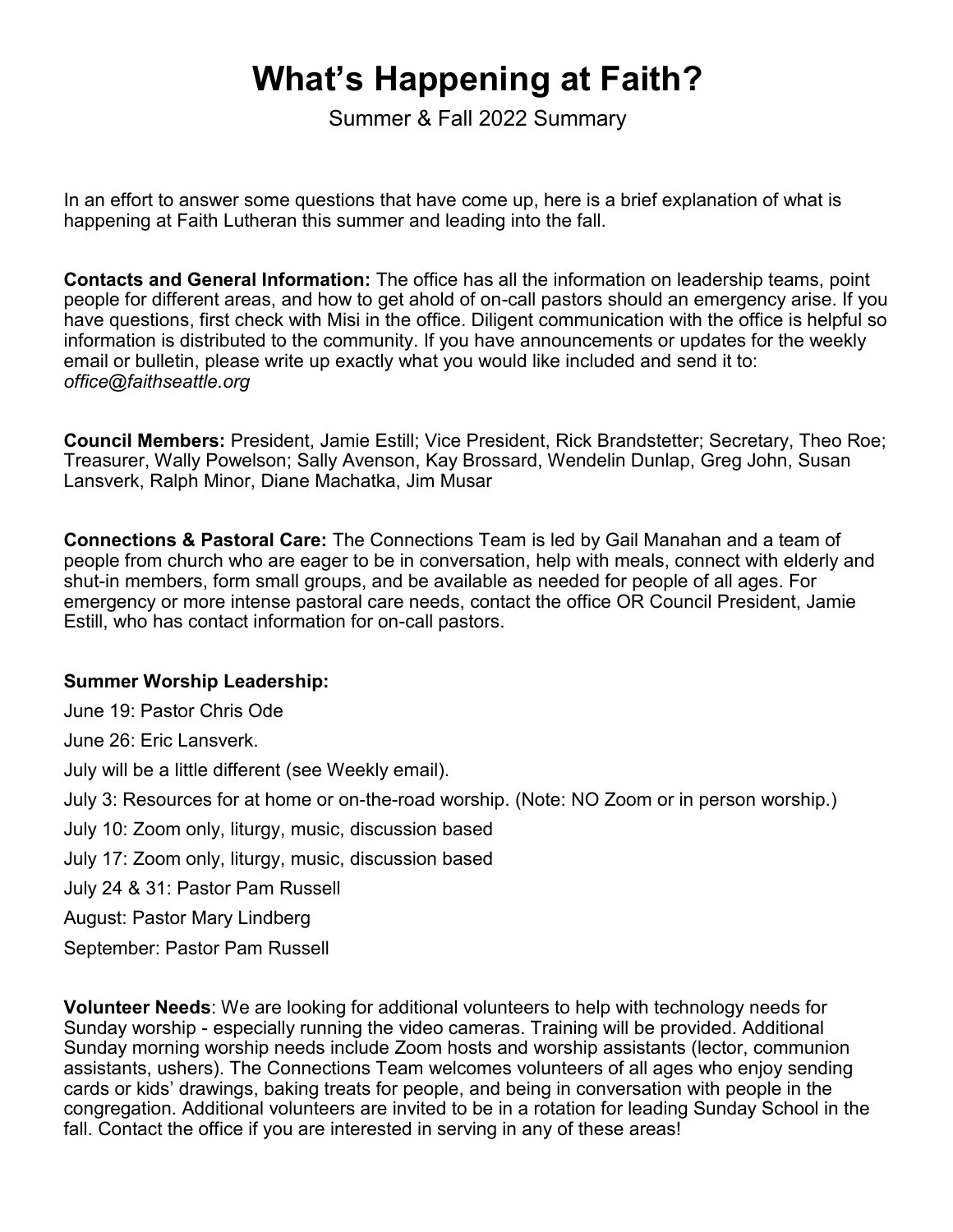**Middle & High School Youth:** Ralph Minor and Nora Hansen will lead some youth activities throughout the summer. One big opportunity is an at-home mission trip in partnership with a youth group from St. Peter's Episcopal Church in Litchfield Park, AZ, July 18-24. The group will stay at Faith and is looking forward to interacting with the community. Together, the participants from Faith and St. Peter's will learn and volunteer with LCSNW, Lake City Partners Ending Homelessness, and Elizabeth Gregory House. Information about this at-home mission trip has been sent to youth & families via email.

**Faith Formation:** Sunday School, Confirmation, and Adult Education will start in October. This timeframe is consistent with past years as it allows for an ease back into the fall schedule. Please note: Sunday School will look different in the fall to accommodate families. The Education Committee has plans in place. Please note that each week there will be new, downloadable faith formation resources in the weekly email for all ages to use at home.

**Pride Parade:** The Seattle Pride Parade is on Sunday, June 26. The parade begins at 11:00AM; however, the walking start time for participants from the Northwest Washington Synod is dependent on the parade order (which is yet to be determined). If you would like to participate in the parade please contact the office for information as it is released.

**Chancel Area:** The Worship Committee is exploring different ways to use the chancel area and apse (area near the altar and between the stairs and pews). While the organ is now fully installed, there is still work to be done on the windchest cover, aesthetics, and options for how we use the space. The Committee is taking time for intentional research and exploring options that are conducive to theology, acoustics, and aesthetics.

**Visioning & Forward Planning:** Over the years, we have gathered information from the Living Local process, cottage meetings, adult education visioning discussions, and more. This summer, the Council will work on setting some defined areas for future ministry engagement based on those efforts. This will lead us into our "next steps" for the fall.

**Pastor Shannyn's Return:** Pastor Shannyn anticipates returning this fall from her leave of absence. In conversation with Council, the current plan is that she will start to ease back into leadership in partnership with Pastor Pam Russell, as she feels ready. Pastor Shannyn will continue to stay in contact with the Council President, Jamie Estill, throughout the summer.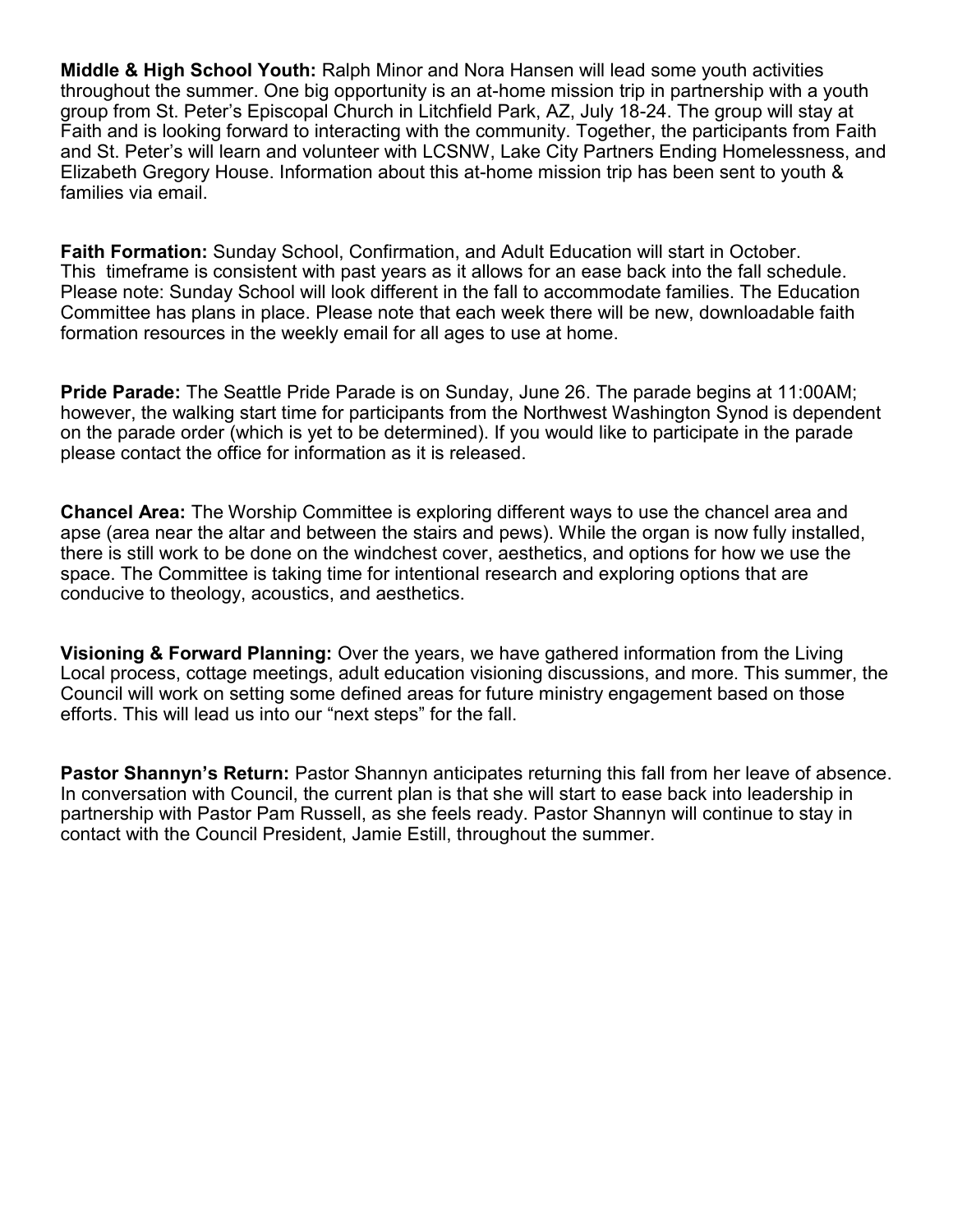### WELCOME NEW MEMBERS



#### **Wendelin Dunlap**

I was born in New Jersey, and my life has been a westward expansion stopping in Pittsburgh, PA, for my undergrad, Tempe, AZ, for my 1st Master's, and then to Redmond for an internship with Microsoft. My 2nd Master's is in Education with a concentration in Environmental & Social Justice. Currently, I work at Seattle Children's as a Health Equity, Diversity & Inclusion Program Manager. I have a passion for Diversity, Equity, Inclusion, Access, and Anti-racism and would love to try

answering any questions you may have :-)

Most of you know my amazing daughter Sarafina. She is the reason that we are at Faith. While applying for jobs in Seattle, I also researched our new spiritual home. I reviewed websites for a few Lutheran Churches near UW, the position that relocated me from Bellingham. Faith checked all of my boxes, so Sarafina and I attended our first service. Part-way in, Sarafina leaned over and said, "I see somebody I know." I told her it was impossible since we had just moved down from Bellingham.

A few minutes later, she leaned over and said, "I see someone else I know." I told her that she needed to check her vision because they must just look like people she knows. During the sharing of the peace (pre-COVID-style), she ran over to the choir and hugged Sheryl and Eileen, who both volunteered at Children's Stamm Summer Camp for patients. At that moment, I thanked God for giving us an obvious sign that we had found our new spiritual home. That was in January 2019. Many things have transpired since (I have served on the church council for over a year!). I am thrilled to join Faith Lutheran Church officially.

Blessings to all of my new friends and family in Christ :-)



#### **Gary Sievert**

Continuously seeking meaningful experiences as part of my spiritual, recreational, vocational and practical tasks is who I am. My faith anchored in the Lutheran tradition been a conduit for my journey from my hometown of Seattle to Rocky Boy's Indian Reservation in Montana to New York City and back to the Emerald "Jet" City. I've met and continue to stay connected with a very diverse groups of individuals which I continue to expand locally and internationally. Recently I transitioned from my different occupations to just

experiencing the present and looking forward to yet to be determined directions. I am looking forward to being more consistently a part of The Faith Lutheran Church community.

#### **Pam Russell**

I'm happy to rejoin Faith after a 20 year break, during which our children, Daniel and Julia, once Sunday school students at Faith, were confirmed, graduated high school and college, and left their parents alone in the house. I was ordained at Faith in 2001 then served as pastor of Prince of Peace in Shoreline. Throughout that time, Gary and I have lived in the same house, same neighborhood, so now it seems only natural to return to Faith. In retirement I'm enjoying singing both in the Faith choir and the Seattle Bach choir, biking Puget Sound trails, making new friends, gardening and even cooking. Oh and Wednesday morning Bible study!